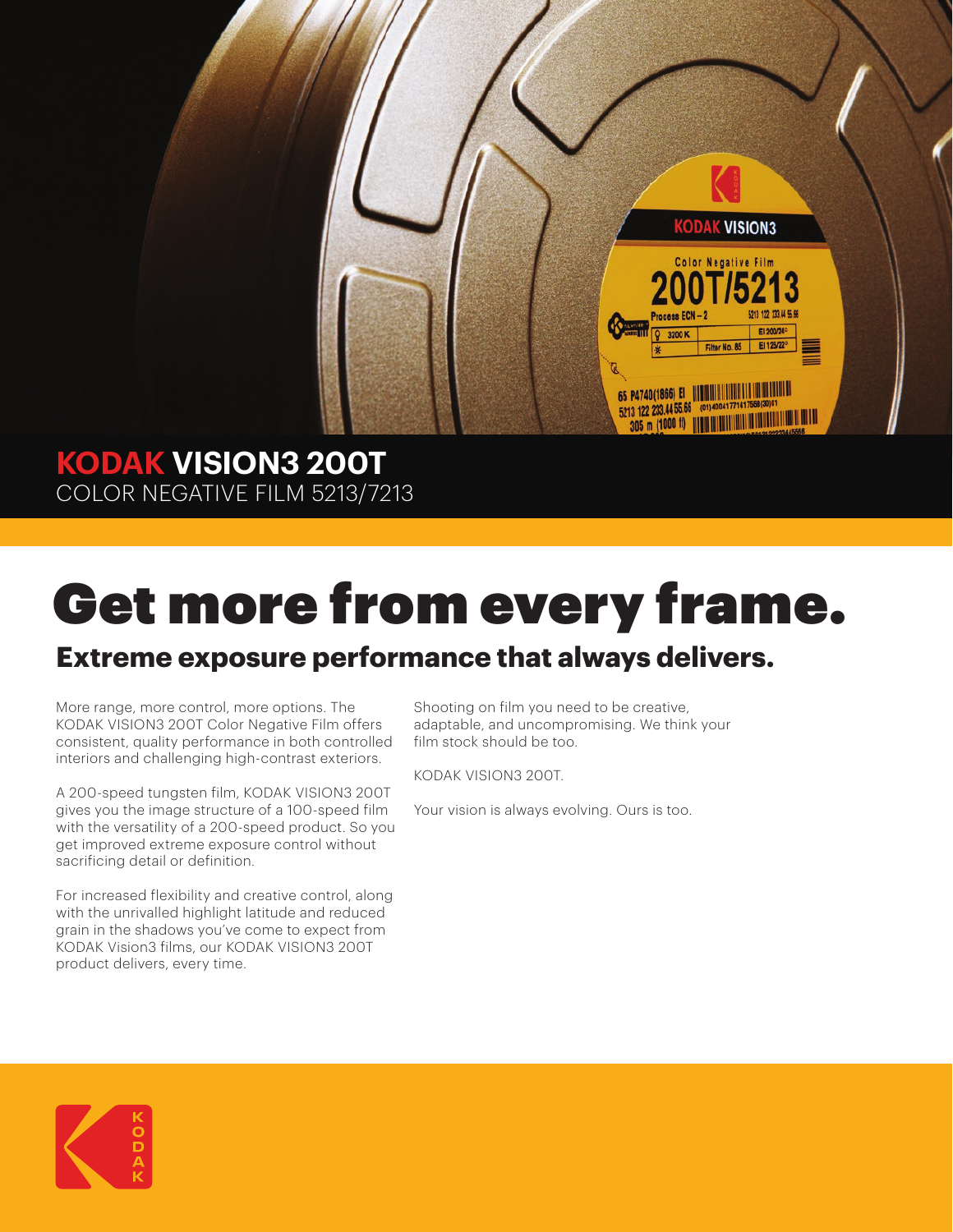# **KODAK VISION3 200T** COLOR NEGATIVE FILM 5213/7213

#### **Base**

Acetate safety base with rem-jet backing.

# **Darkroom Recommendations**

Do not use a safelight. Handle unprocessed film in total darkness.

#### **Processing**

ECN-2

#### **Storage**

Store unexposed film at 13°C (55°F) or lower. For storage of unexposed film longer than 6 months, store at –18°C (0°F). Process film promptly.

#### **Exposure Index**

Tungsten—200 ; Daylight (5500K)—125 (with KODAK WRATTEN 2 Gelatin Filter No. 85)

## **Laboratory Aim Density**

Time negative originals relative to Laboratory Aim Density (LAD) Control Film available from Eastman Kodak Company. More information about LAD and Digital LAD is available online at www.kodak.com/go/LAD.

## **Color Balance**

This film is balanced for exposure with tungsten illumination (3200K). For other light sources, use the correction filters in the table to the right.

## **Reciprocity**

No filter corrections or exposure adjustments for exposure times from 1/1000 of a second to 1 second.

#### **Identification**

After processing, the Kodak internal product code symbol (EO), product code number 5213, emulsion/roll number identification, and EASTMAN KEYKODE Numbers are visible along the length of the film.

#### **Grain**

The perception of graininess of any film depends on scene content, complexity, color, and density. In KODAK VISION3 200T Color Negative Film 5213/7213, the measured granularity is exceptionally low.

#### **Sharpness**

The perceived sharpness of any film depends on various components of the motion picture production system. Camera and projector lenses, film printers, and other factors play a role, but the specific sharpness of a film can be measured and charted in the Modulation Transfer Curve.

| <b>Light Source</b>                     | <b>KODAK Filters on</b><br>Camera* | <b>Exposure</b><br><b>Index</b> |  |
|-----------------------------------------|------------------------------------|---------------------------------|--|
| Tungsten<br>(3000K)                     | None                               | 200                             |  |
| Tungsten<br>(3200 K)                    | None                               | 200                             |  |
| KINO FI O KF29                          | None                               | 200                             |  |
| KINO FI O KE32                          | None                               | 200                             |  |
| Daylight<br>(5500K)                     | WRATTFN2<br>Optical No. 85         | 125                             |  |
| Metal Halide                            | WRATTFN2<br>Optical No. 85         | 125                             |  |
| H M I                                   | WRATTFN2<br>Optical No. 85         | 125                             |  |
| KINO FI O KF55                          | WRATTFN2<br>Optical No. 85         | 125                             |  |
| Fluorescent.<br>Warm White <sup>+</sup> | WRATTFN2<br>CC30R + CC05M          | 100                             |  |
| Fluorescent.<br>Cool White <sup>+</sup> | WRATTFN2<br>CC40R                  | 125                             |  |

\* These are approximate corrections only.

† These are starting-point recommendations for trial exposures. If the kind of lamp is unknown, a KODAK WRATTEN2 Color Compensating Filter CC30R + CC20Y can be used with an exposure index (EI) of 100.



#### **SENSITOMETRIC CURVES**

"0" on the x-axis represents normal exposure of an 18-percent gray card in the red, green, and blue layers of this film. A white card is  $2\%$ stops higher than normal exposure, and there are at least  $3\frac{1}{2}$  stops above that for capturing specular highlight detail. A 3-percent black card is 22⁄3 stops below normal exposure. There are at least 21 ⁄2 stops of latitude below that for capturing shadow detail.



#### **MODULATION-TRANSFER CURVES**

This graph shows a measure of the visual sharpness of this film. The x-axis, "Spatial Frequency," refers to the number of sine waves per millimeter that can be resolved. The y-axis, "Response," corresponds to film sharpness. The longer and flatter the line, the more sine waves per millimeter that can be resolved with a high degree of sharpness — and the sharper the film.



#### **DIFFUSE RMS GRANULARITY CURVES**

To find the rms granularity value for a given density, find the density on the left vertical scale and follow horizontally to the sensitometric curve and then go vertically (up or down) to the granularity curve. At that point, follow horizontally to the Granularity Sigma D scale on the right. Read the number and multiply by 1000 for the rms value.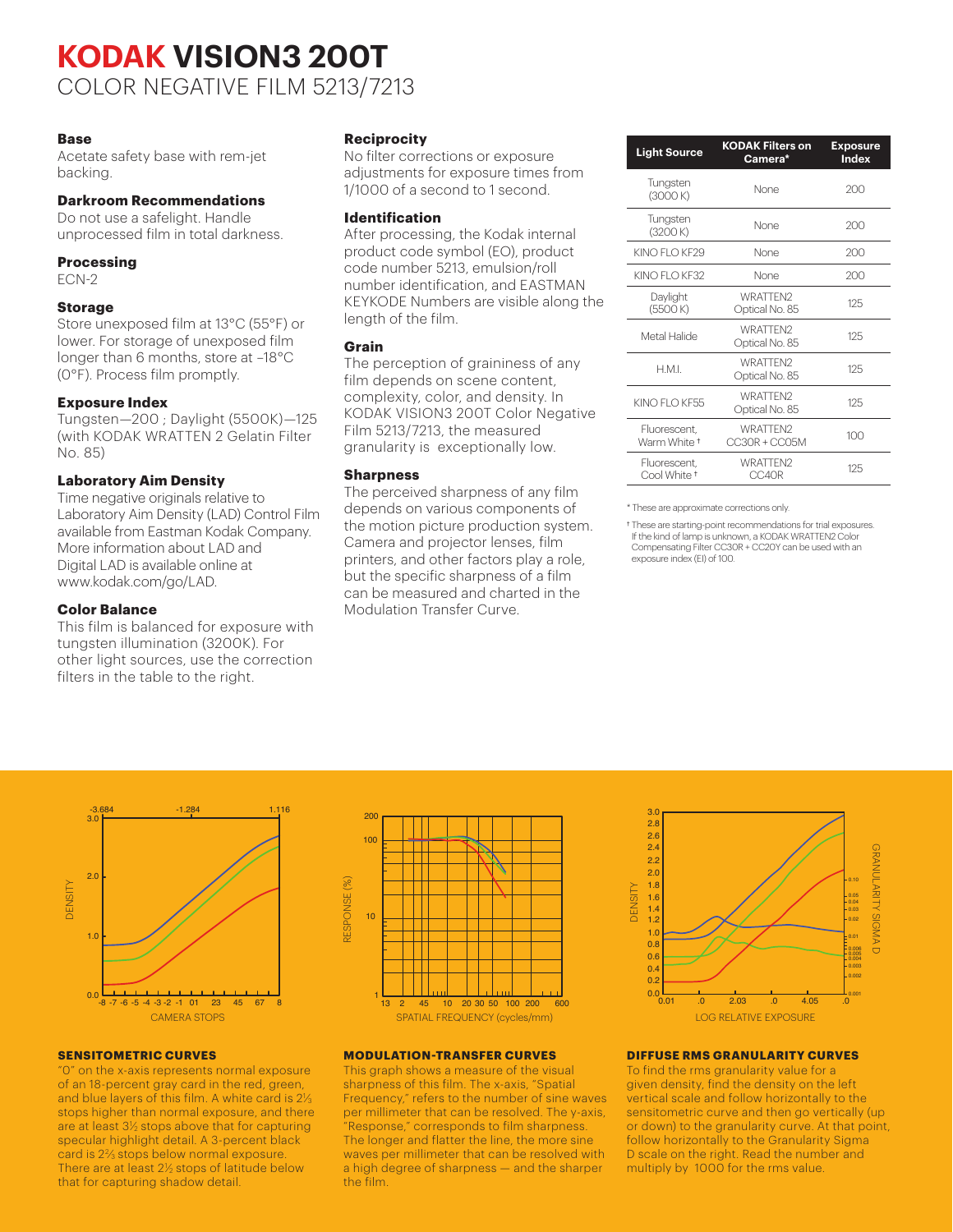| <b>STANDARD PRODUCTS AVAILABLE*</b> |                                               |                            |                    |                                           |                                                 |            |                  |  |  |  |
|-------------------------------------|-----------------------------------------------|----------------------------|--------------------|-------------------------------------------|-------------------------------------------------|------------|------------------|--|--|--|
| <b>CAT No.</b>                      | <b>Format and</b><br><b>Specification No.</b> | Length in<br>meters (feet) | Core               | <b>Description</b>                        | <b>Perforations/Pitch</b><br>Metric (imperial). | <b>MOQ</b> | <b>FTO**</b>     |  |  |  |
| 1047109                             | 65 mm SP332                                   | 152 (500)                  | P                  | <b>Emulsion In</b>                        | KS-4740 (KS-1866)                               | $15 -$     | Yes <sup>-</sup> |  |  |  |
| 1517559                             | 65 mm SP332                                   | 305 (1000)                 |                    | <b>Emulsion In</b>                        | KS-4740 (KS-1866)                               |            |                  |  |  |  |
| 1337740                             | 35 mm SP718                                   | 122 (400)                  |                    | <b>Emulsion In</b>                        | BH-4740 (BH-1866)                               | 1          |                  |  |  |  |
| 1265750                             | 35 mm SP718                                   | 305 (1000)                 | U                  | <b>Emulsion In</b>                        | BH-4740 (BH-1866)                               |            |                  |  |  |  |
| 1288497                             | 16 mm SP455                                   | 30 (100)                   | R-90 100-ft. spool | <b>Emulsion In</b><br><b>Winding B</b>    | 1R-7605 (1R-2994)                               | 1          |                  |  |  |  |
| 8646192                             | 16 mm SP457                                   | 122 (400)                  |                    | <b>Emulsion In Winding B</b>              | 1R-7605 (1R-2994)                               | 1          |                  |  |  |  |
| 1380765                             | <b>S8 mm SP464</b>                            | 15(50)                     | Super 8 Cartridge  | <b>Emulsion In</b><br>Winding B $\degree$ | 1R-4234 (1R-1667)                               |            |                  |  |  |  |

\* Availability may vary by location. Contact your local Kodak representative for additional information.

\*\* This product is available as Finish-to-Order (FTO) in various other standard roll lengths and formats. Sold only in specific minimum order quantities or multiples of the minimum order quantities; non-returnable; US and Canada delivery time of 3 weeks from receipt of purchase order. Other restrictions may apply.





#### **SPECTRAL-SENSITIVITY CURVES**

These curves depict the sensitivity of this film to the spectrum of light. They are useful for determining, modifying, and optimizing exposure for blue-and green-screen specialeffects work.



#### **SPECTRAL DYE-DENSITY CURVES**

These curves depict the spectral absorption of the dyes formed when the film is processed. They are useful for adjusting or optimizing any device that scans or prints the film.

NOTE: Cyan, Magenta, and Yellow Dye Curves are peak-normalized.

## **Spectral Sensitivity Curve Key**

- Sensitivity of the yellow dye forming layer
- Sensitivity of the magenta dye forming layer
- Sensitivity of the cyan dye forming layer

#### **Spectral Dye Density Curve Key**

- Midscale Neutral
- Cyan Dye
- **Magenta Dye**
- Yellow Dye
- --- Minimum Density
	- Note: Sensitometric and Diffuse RMS Granularity curves<br>are produced on different equipment. A slight variation<br>in curve shape may be noticed.